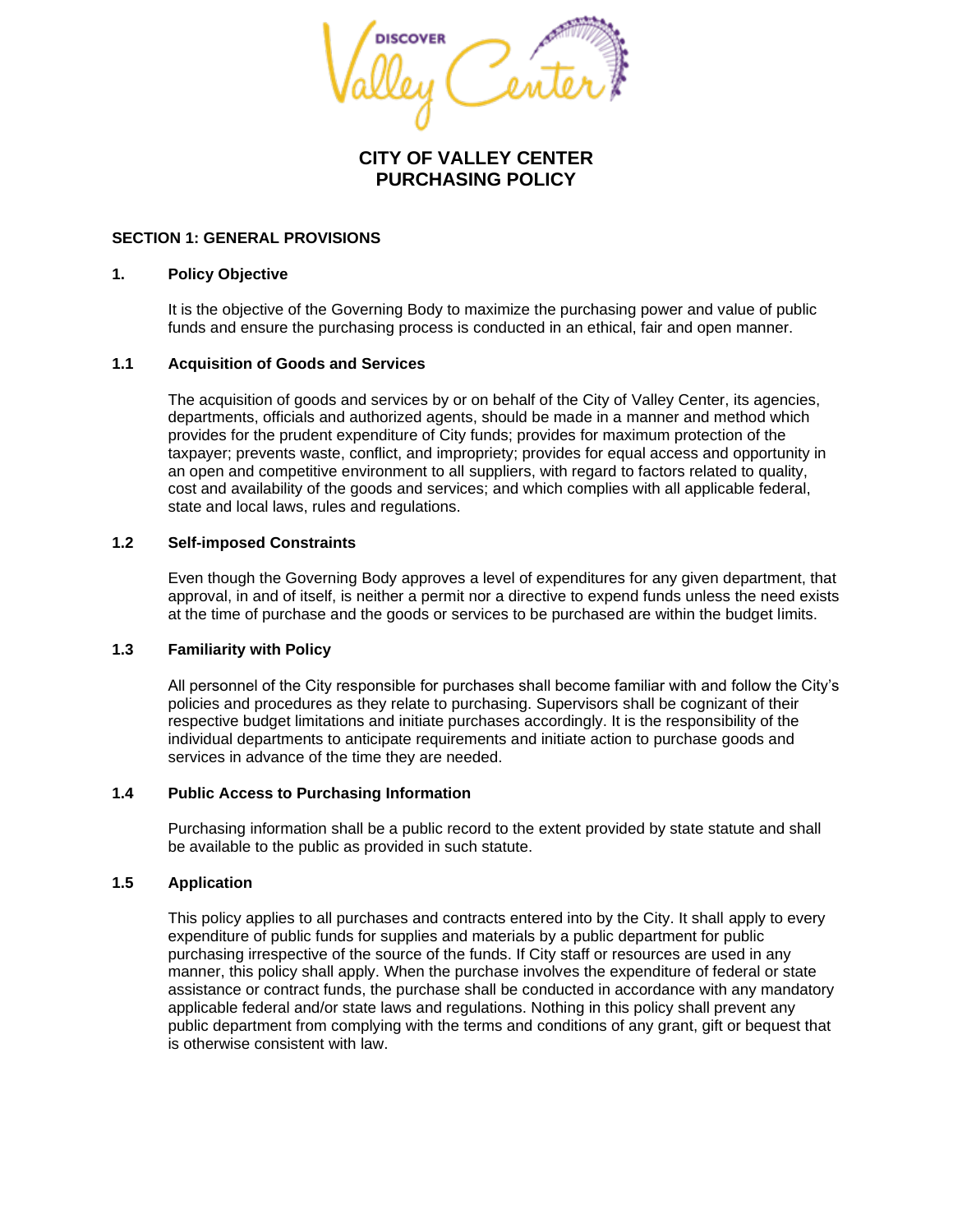## **SECTION 2: DEFINITIONS**

**CHANGE IN SCOPE OF WORK** – a modification or amendment that alters the project from what was originally envisioned.

**CHANGE ORDER** – a change in the time and/or price in a contract.

**CITY EMPLOYEE** – an individual drawing a salary or wages from the City.

**CITY ADMINISTRATOR** – the Chief Administrative Officer of the City hired on either a permanent or interim basis by the Governing Body.

**CONSTRUCTION** – the process of building, altering, repairing, improving or demolishing any public structure or facility or other public improvement of any kind.

**CONTRACT** – a legally binding promise enforceable by law.

**DEPARTMENT HEAD** – the director designated by the City Administrator to direct the administration of the department and is charged with certain duties and responsibilities, or his/her authorized representative.

**EMERGENCY** – those unforeseen circumstances that present an immediate threat to public health, welfare, or safety; or when immediate response is necessary to prevent further damage to public property, machinery or equipment; or when delay would result in significant financial impacts to the City or significant interruption to the project schedule as determined by the Department Head and City Administrator.

**GOVERNING BODY** – the elected officials comprising the ruling body of the City that performs the legislative function for the City regarding policies and procedures; currently the city commission.

**INVITATION FOR BIDS** – all documents, whether attached or incorporated by reference, utilized for soliciting sealed bids.

**MODIFICATION** – any written alteration to a provision of any contract accomplished by mutual agreement of the parties to the contract.

**RESPONSIBLE BIDDER** – a contractor, business entity or individual who is fully capable to meet all of the requirements of the solicitation and subsequent contract; who must possess the full capability, including financial and technical, to perform as contractually required; and who must be able to fully document the ability to provide good faith performance. Documented poor performance on prior contracts for goods or services may suspend a contractor from consideration for award.

**REQUEST FOR PROPOSALS** – all documents, whether attached or incorporated by reference, utilized for soliciting proposals when price is a factor in selection.

**REQUEST FOR QUALIFICATIONS** - all documents, whether attached or incorporated by reference, utilized for soliciting proposals when price is considered after selection. This is usually applicable for engineering, architectural, consulting and other specialized or technical services.

**SCOPE OF SERVICES** – a detailed description of the tasks to be performed by the successful bidder.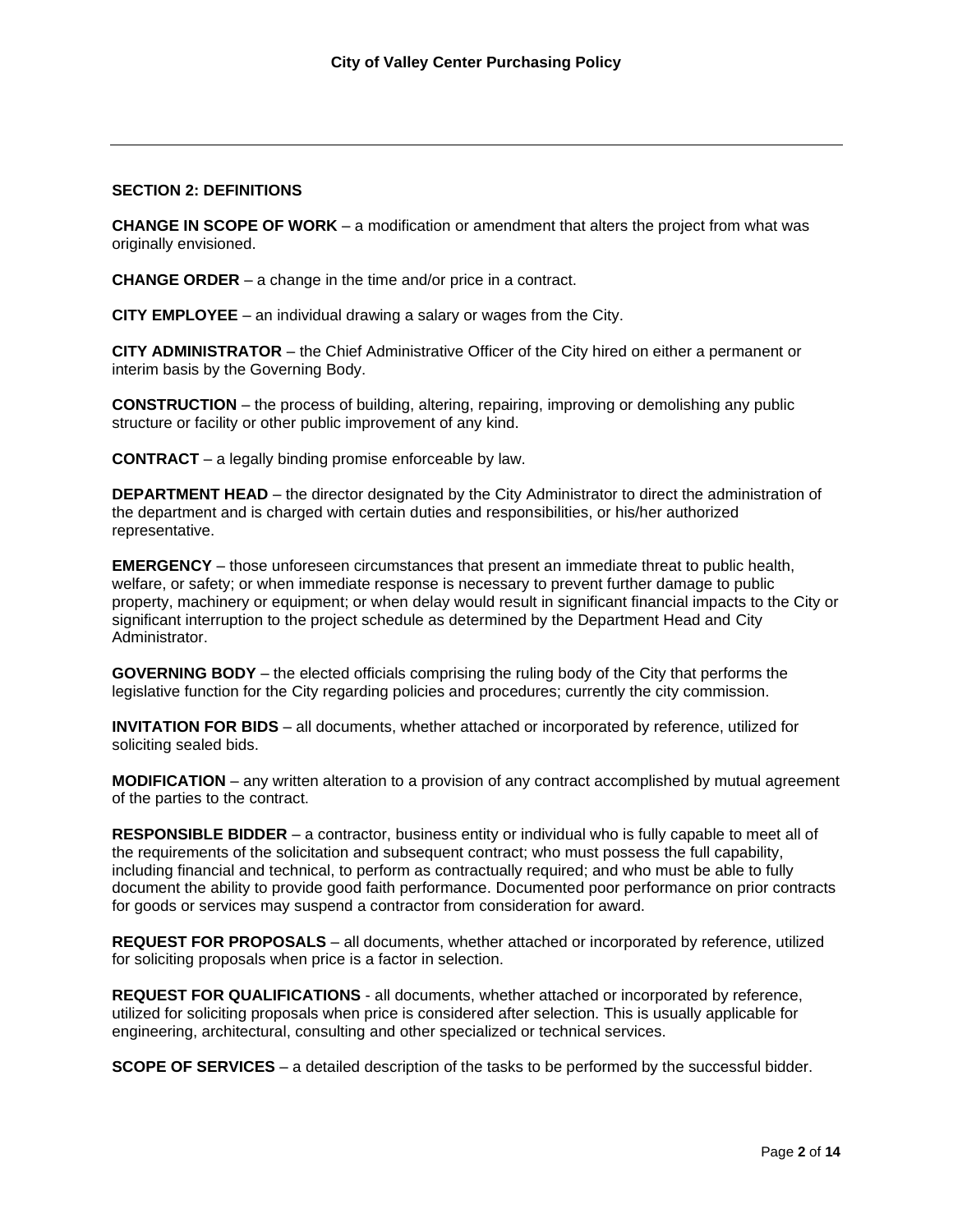# **SECTION 3. PURCHASING AUTHORITY AND LIMITS FOR GOODS & NON-PROFESSIONAL SERVICES**

### **3. Purchases of less than \$1,000**

Purchases up to \$1,000 can be made by employees with approval by the department superintendent or department head. Quotes are encourage but not required. Purchases of less than \$1,000 should be distributed equitably among suppliers.

## **3.1 Purchases of \$1,000 to \$5,000**

Purchases of at least \$1,000 but less than \$5,000 may be made by the department head or his/her designee. These purchases require the department to obtain at least three (3) fax, email and/or informal written quotes.

## **3.2 Purchases of \$5,000 to \$10,000**

Purchases of at least \$5,000 but less than \$10,000 may be made by the City Administrator. These purchases require the City Administrator or designee to obtain at least three (3) fax, email and/or informal written quotes.

## **3.3 Purchases above \$10,000**

Purchases of at least \$10,000 or more will be awarded by the Governing Body. Any purchase of at least \$25,000 will be awarded by advertised formal competitive sealed bid. Formal sealed bids

shall not be required when a request has been submitted in writing to the Governing Body stating the reasons that it is not practical or advantageous to call for a competitive bid, and the Governing Body has approved the request.

## **3.4 Emergency Purchases**

Exceptions from the purchasing policy will be made for the following items or circumstances:

- For emergency maintenance of structures, city infrastructure and equipment that cannot be postponed until action can be taken by the Governing Body.
- For situations where the safety of the public or employees is at-risk and prompt action is justified to prevent possible injury or death.

## **3.5 General Exceptions to the Purchasing Policy**

The following list includes general exceptions to the purchasing policy:

- Regular monthly utility payments; and fuel, oil, chemicals or other commodities for which budget accounts have been established.
- Procurement of goods in which pricing is so volatile that vendors decline from participating in the sealed bid process, for example, asphalt or other oil-based products. These products may be obtained through written quotes.
- Seminar and training registrations and professional membership dues and fees.
- Sale of temporary notes and bonds.
- Purchase of land, land rights, or existing real property.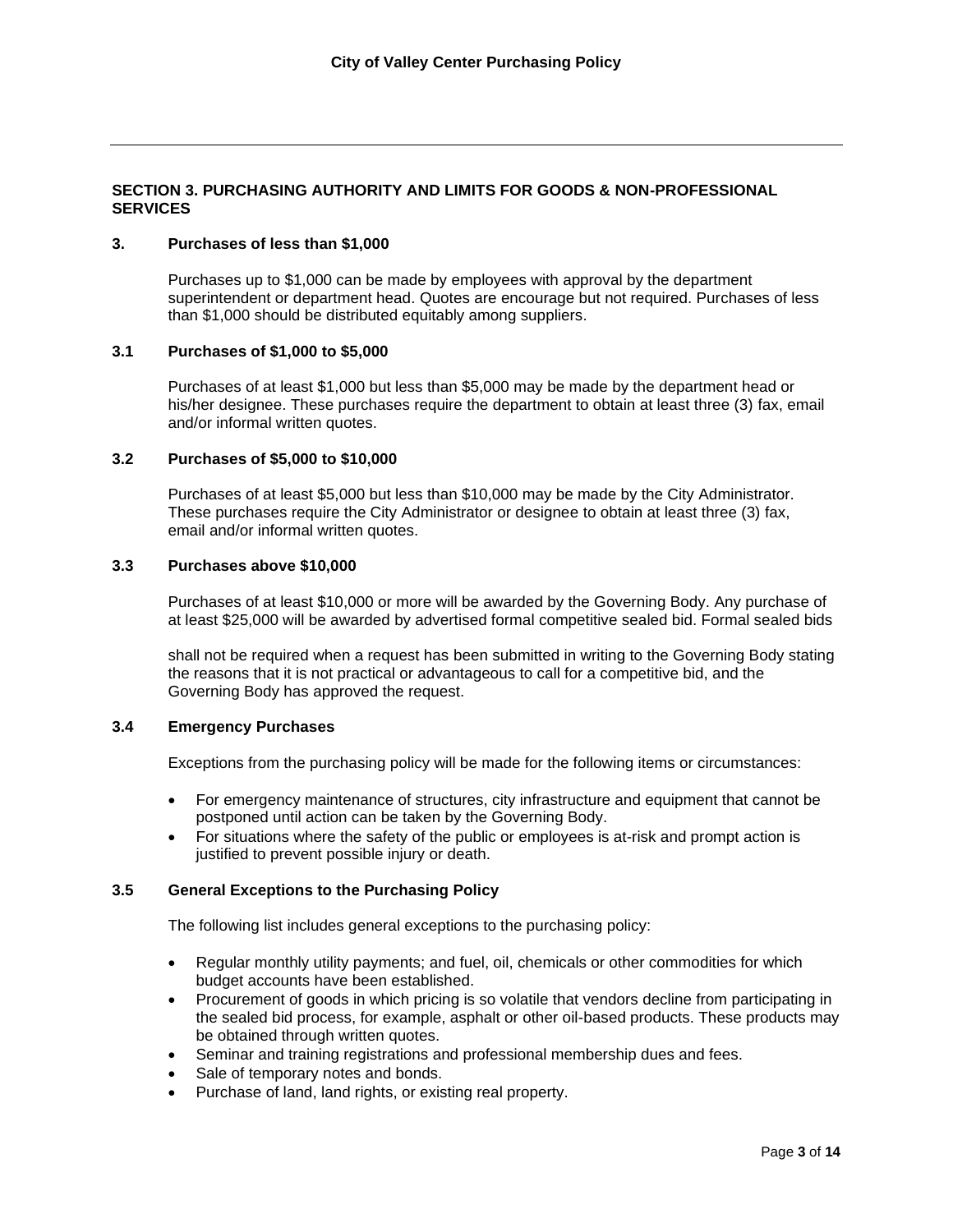- Employee compensation, employee reimbursements, and employee benefits, including but not limited to premiums for health, life or disability insurance, payments to pension or deferred compensation plans, employment or payroll taxes.
- Interfund and operating transfers and reimbursements, including payments to Internal Service Funds.
- If the goods or services being purchased are such that the required number of competitive quotes cannot in good faith be obtained, despite the exercise of due diligence, then that requirement shall not preclude the purchase of the goods or services.
- When the rice or method of acquisition is prescribed by law.

This list is not all-inclusive and may be amended at any time by the Governing Body.

# **SECTION 4. VENDOR SELECTION**

## **4.1 Vendor Participation**

Vendors interested in receiving requests for bids and proposals should monitor the City's website at www.valleycenterks.org. In an effort to attract bids from local and knowledgeable vendors, the requesting department is encouraged to notify vendors known to have adequate expertise.

In order to be eligible to submit a bid to the City for the installing, improving or construction of any of the City's street paving, stormwater utility drainage, water line, sanitary sewer line and related work on public utilities and public works (to the extent the same are located or to be located within the public right-of-way), a bidding contractor must be listed with the Kansas Department of Transportation on its Pre-Qualified Contractor's List, as then published and in effect in the State of Kansas at and during the time bids are solicited by the City and due. The governing body reserves the right to waive such requirement in any specific case, and any approval by the governing body of a contract with any non-qualifying bidder or contractor shall be deemed absolute and intentional waiver of this pre-requisite.

# **4.2 Irresponsible Vendors**

Any vendor who fails to comply with the terms of an awarded bid, quote or required specifications may be declared an irresponsible vendor upon recommendation of a member of Senior Management and/or Department Director and approval of the City Administrator or his/her designee. Any vendor wishing to appeal this decision may request the City Administrator or his/her designee present the appeal to the governing body for review and final determination. An appeal shall be submitted in writing within five (5) working days after the aggrieved knows or should have known of the facts.

If Federal funds are utilized for acquisition of goods or services, the potential vendor, contractor, or subrecipients must not have a suspended or disbarred status on SAM.gov.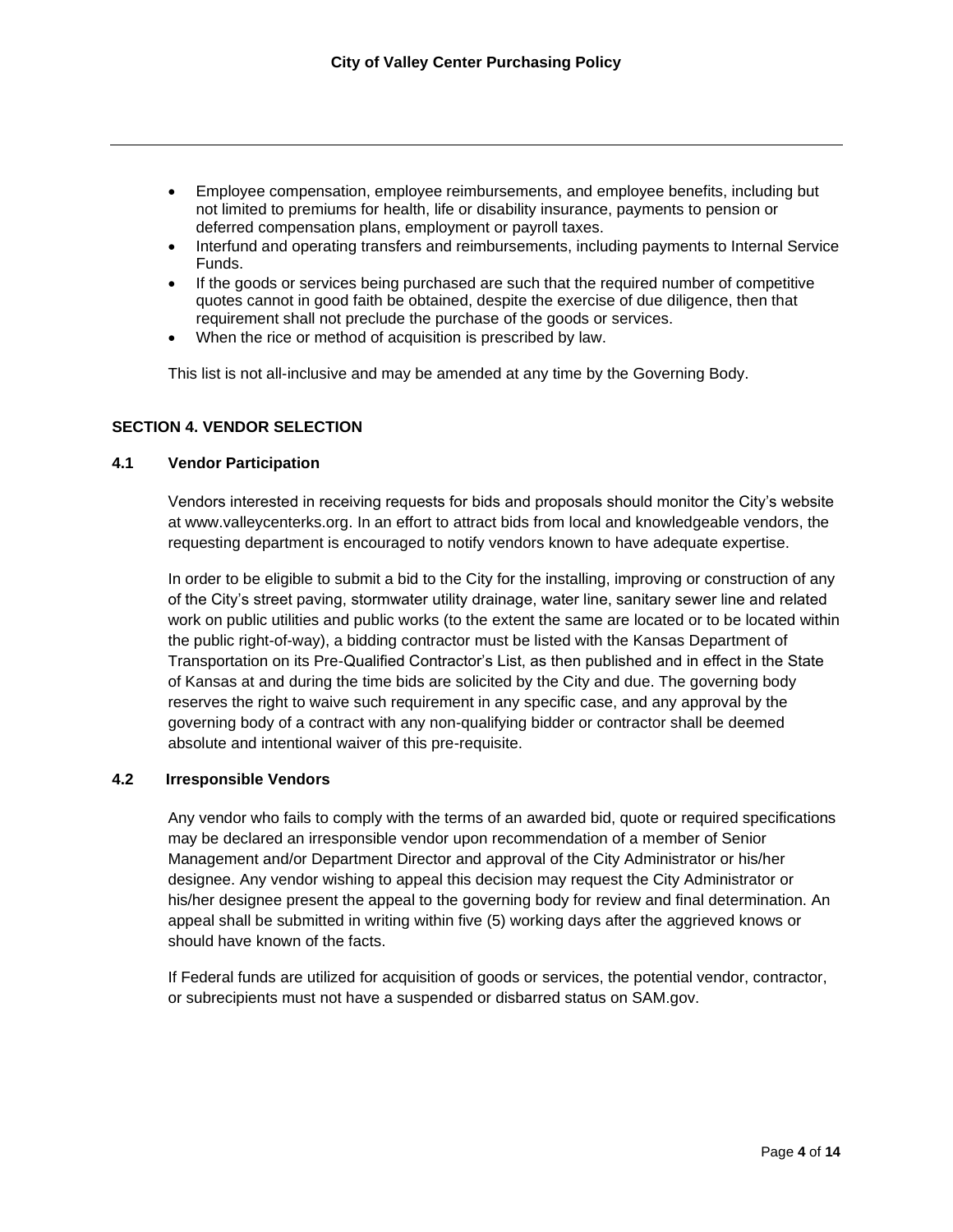# **SECTION 5. FORMAL BIDDING PROCESS**

#### **5.1 Formal Bidding Requirements**

These requirements shall apply to purchases of \$25,000 or more.

#### **5.2 Invitation for Bids**

An invitation for bids shall be issued and shall include specifications and contractual terms and conditions applicable to the purchase. Criteria for evaluation shall be set forth in the Invitation for Bids.

### **5.3 Public Notice**

Adequate public notice of the invitation for bids shall be given for a reasonable time, no less than ten calendar days prior to the date set forth therein for the opening of bids. Such notice shall be filed with the City Clerk and made available for public inspection and posted on the City's website.

#### **5.4 Bid Requirements**

Bid Documents shall include:

- Include a general description of the article(s) or services to be purchased or supplied;
- Location where bid forms and specifications may be obtained;
- State the time and place for the opening of bids;
- Specify the amount and form of the bidder's security deposit if required;
- State that bids shall be submitted and contracts awarded pursuant to the provisions of this policy and any other applicable rules, regulations or conditions;
- State that the Governing Body may reject any and all bids for any reason;
- A statement detailing the evaluation criteria to be used for bid acceptance and evaluation.

Each bid submitted to the City shall be signed, enclosed in a sealed envelope and filed as stated in the advertisement for the bid. Fax or email bids will not be accepted. The City Administrator may waive technical irregularities in the bid requirements in this Purchasing Policy, or in the advertisement of the bids, if the City Administrator finds that such waiver does not compromise the integrity of the bidding process.

### **5.5 Bid Opening**

Sealed bids shall be submitted as set forth in the published notice, and shall be identified as "bids" on the envelope and opened by the City Administrator, or designee, at a time and place stated in the published notice. A tabulation of all bids received shall be open for public inspection at Valley Center City Hall.

### **5.6 Tie Bids**

If two (2) or more bids are received for the same total amount or unit price and all other applications being found equal, the Governing Body may accept either bid.

#### **5.7 Late Bids**

Bids not submitted by the required deadline are ineligible for consideration and will not be opened.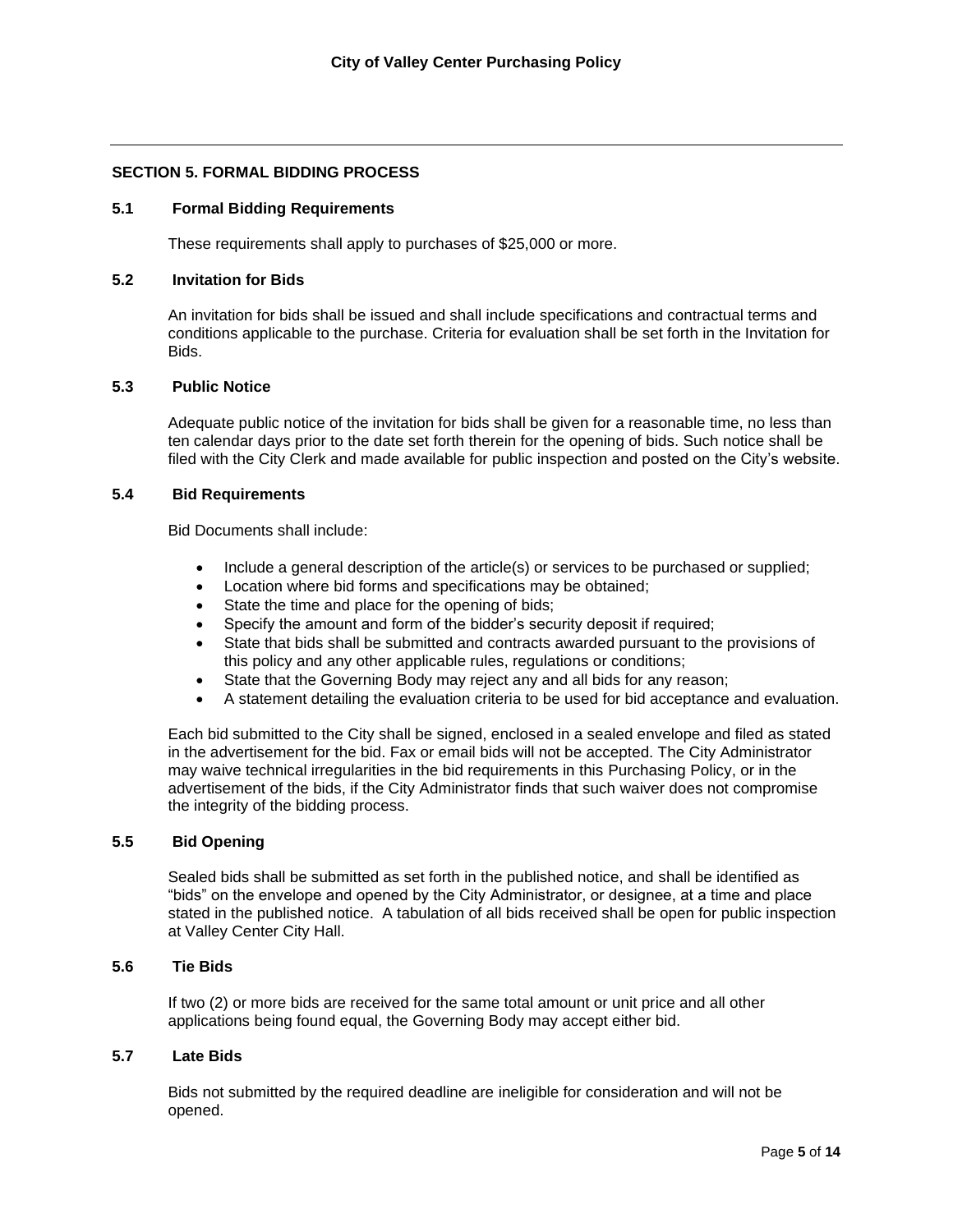### **5.8 Bid Rejection and Re-advertisement**

The Governing Body may, at its discretion, reject any and all bids and may re-advertise for bids pursuant to the procedures prescribed by this policy.

### **5.9 Performance Bond**

The City may require a performance bond in such amount as it may deem necessary to protect the interests of the City and the form and amount of such bond shall be specified in the notice inviting bids.

### **5.10 Security Deposit**

In all transactions in which sealed bids are required, the Governing Body or the City Administrator may require and specify the amount and form of the bidder's security deposit in the notice inviting bids.

The security deposit of the successful bidder shall be held to secure the capacity, readiness and willingness of the successful bidder to execute the contract. The deposits of the unsuccessful bidders shall be mailed to those bidders within ten (10) business days following the bid assignment. The successful bidder shall forfeit the deposit of bid security upon refusal or failure to execute the contract within ten (10) business days notice of award of the contract, unless otherwise specified.

## **SECTION 6. SOLE SOURCE PURCHASING**

## **6.1 Sole Source Criteria**

The following are the criteria that must be met in order for the purchase to qualify as a sole source purchase:

- The vendor is the original equipment provider and required parts or equipment are unavailable from another vendor;
- The compatibility or conformity with City owned equipment, materials or expertise in which non-conformance would require the expenditure of additional funds;
- No other equipment is available that shall meet the specialized needs of the Department or perform the intended function;
- Detailed justification is available which reasonably establishes that the vendor is the only source practicably available to provide the item or service required;
- Written demonstration and justification is available which reasonably and practicably establishes that the selection of a sole source vendor is in the best interest of the City.
- The purchase of an item where compatibility is the overriding consideration, such as to maintain standardization or compatibility, or to match materials already in use to produce visual harmony

## **6.2 Sole Source purchases utilizing Federal funds must meet one or ore of the following criteria:**

- Can utilize micro-purchase threshold
- Item only available from one source
- Competition inadequate after solicitation attempts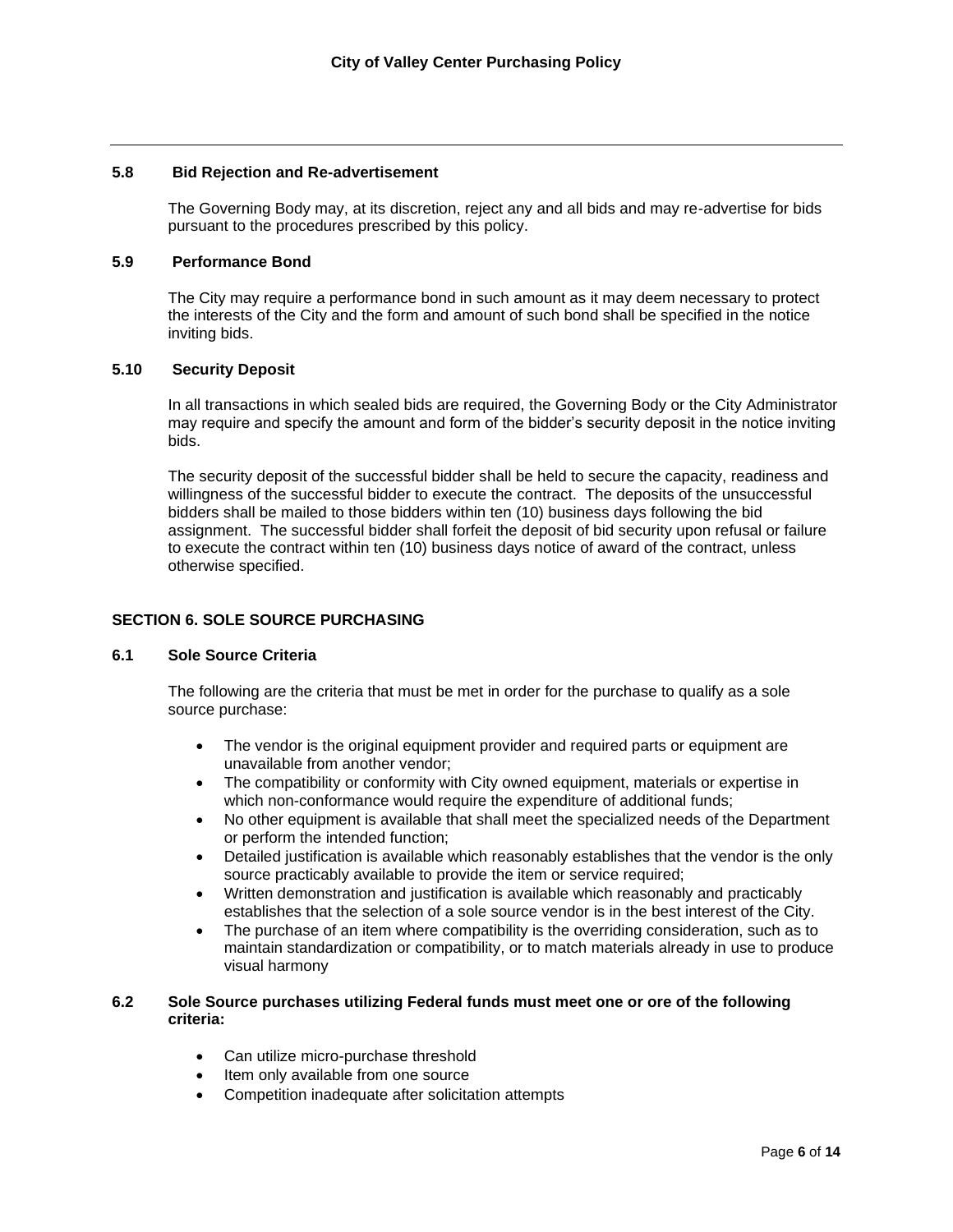- Public emergency will not permit delay in purchase
- Awarding Agency Approval

## **SECTION 7. CHANGE ORDERS**

# **7.1 General**

All change orders for approved projects will come before the Governing Body for approval.

## **7.2 Emergency Situations**

In certain limited emergency situations or due to the state of construction in progress, to prevent a lengthy delay in a project, safety concerns, and the protection of City assets and resources, the City Administrator, with notification to the Governing Body, can authorize a change order in an amount not to exceed \$25,000, but not in excess of the overall project budget, whichever is less. After authorizing the change order, the change order is prepared and submitted to the Governing Body for ratification. These change orders may involve such issues as cost changes and extensions of time.

## **SECTION 8. COOPERATIVE PURCHASES AND STATE BID AWARDS**

### **8.1 Introduction**

Cooperative purchasing is a process by which two or more jurisdictions cooperate to purchase items from the same vendor. This form of purchasing has the benefits of reducing administrative costs, eliminating duplication of effort, lowering prices, sharing information and taking advantage of expertise and information that may be available in only one of the jurisdictions.

## **8.2 Cooperative Purchasing**

The City may contract directly with other governmental entities for the purchase of items. The City may also participate in, sponsor, conduct or administer a cooperative purchasing agreement whereby items are procured in accordance with a contract established by another governmental entity provided that such contract was established in accordance with the laws and regulations applicable to the establishing governmental entity. Participation in cooperative purchases as described in this section is exempted from competitive bidding and advertising requirements.

## **8.3 State Bids/Contracts**

The State of Kansas bids many common requirements and makes the award results available to any governmental agency. State bid awards enable government agencies to purchase goods and services at a reduced price due to quantity discounts and do not require the bidding process by individual agencies. State bids are considered to meet the sealed bid requirements.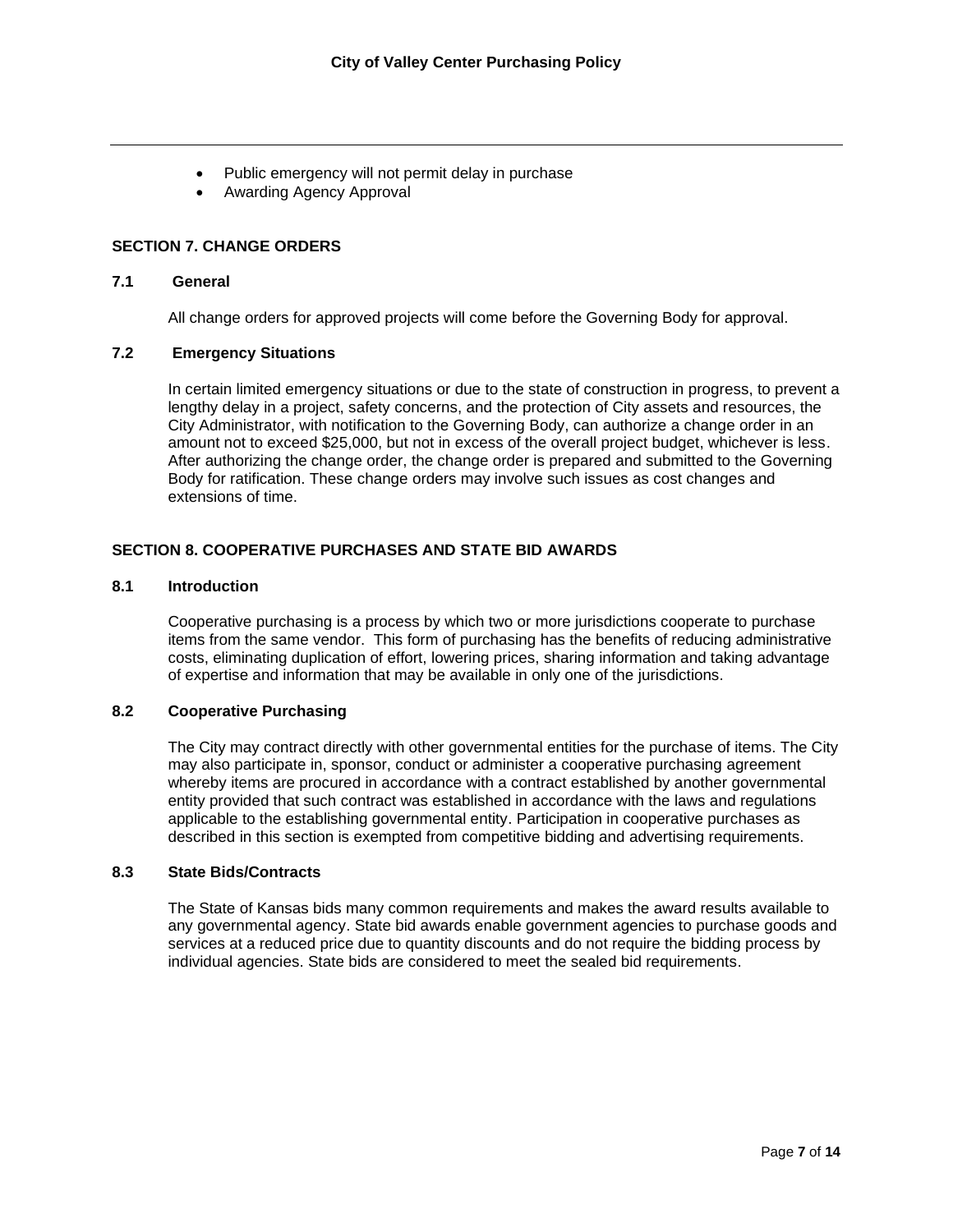### **SECTION 9. PROFESSIONAL SERVICES**

### **9.1 Procedure**

Contracts for professional services and other specialized or technical services shall be obtained through the following process and not the process in Section 3:

- The Department Head shall prepare a scope of services to determine the format to be used, identify any special requirements, outline a timeline for the project, estimate costs, define roles, and identify potential respondents.
- Based on the scope of services, the Department Head shall prepare a Request for Proposal or Request for Qualifications, as applicable, designed to ascertain the vendor qualifications, and obtain brochures and any other information which may be used by the selection committee during their evaluation of the proposals.
- A selection committee shall be established by the Department Head or City Administrator to review the proposals and rate each firm according to the evaluation criteria established in the Request for Proposal/Qualifications. The committee must include staff members from more than one city department. However, in the event the estimated cost of the scope of services in the Request for Proposal/Qualification exceeds \$25,000, the applicable Department Head shall serve on the selection committee for that proposal evaluation.
- The Department Head or his/her designee shall prepare a recommendation of award for Governing Body approval.

### **9.2 General Exceptions**

Upon approval of the City Administrator, professional services under \$5,000 may be exempt from the Request for Proposal and competitive bidding process.

## **SECTION 10. CONSTRUCTION CONTRACTS**

### **10.1 Bid Procedure**

Construction contracts shall be bid in accordance with the procedures established in Section 3 of this policy according to applicable price range and Section 4 of this policy.

### **10.2 Contracts Supervised by Outside Consulting Services**

Construction contracts shall be prepared by the Consultant. The Consultant shall distribute the bid package to potential bidders. The Consultant or Department Head shall schedule a bid opening with the City Clerk where bids will be opened publicly in the presence of one or more witnesses at the time and place designated in the bid package. The amount of each bid, and such relevant information as the City Clerk deems appropriate, together with the name of each bidder, shall be recorded. The record and each bid shall be open to public inspection. The final award of the bid shall be communicated to the successful bidder by the Consultant or the Department Head or his/her designee.

#### **10.3 Contract Administration**

A contract administration system shall be maintained by the Department or Consultant designed to ensure that a contractor is performing in accordance with the solicitation, terms and conditions under which the contract was awarded.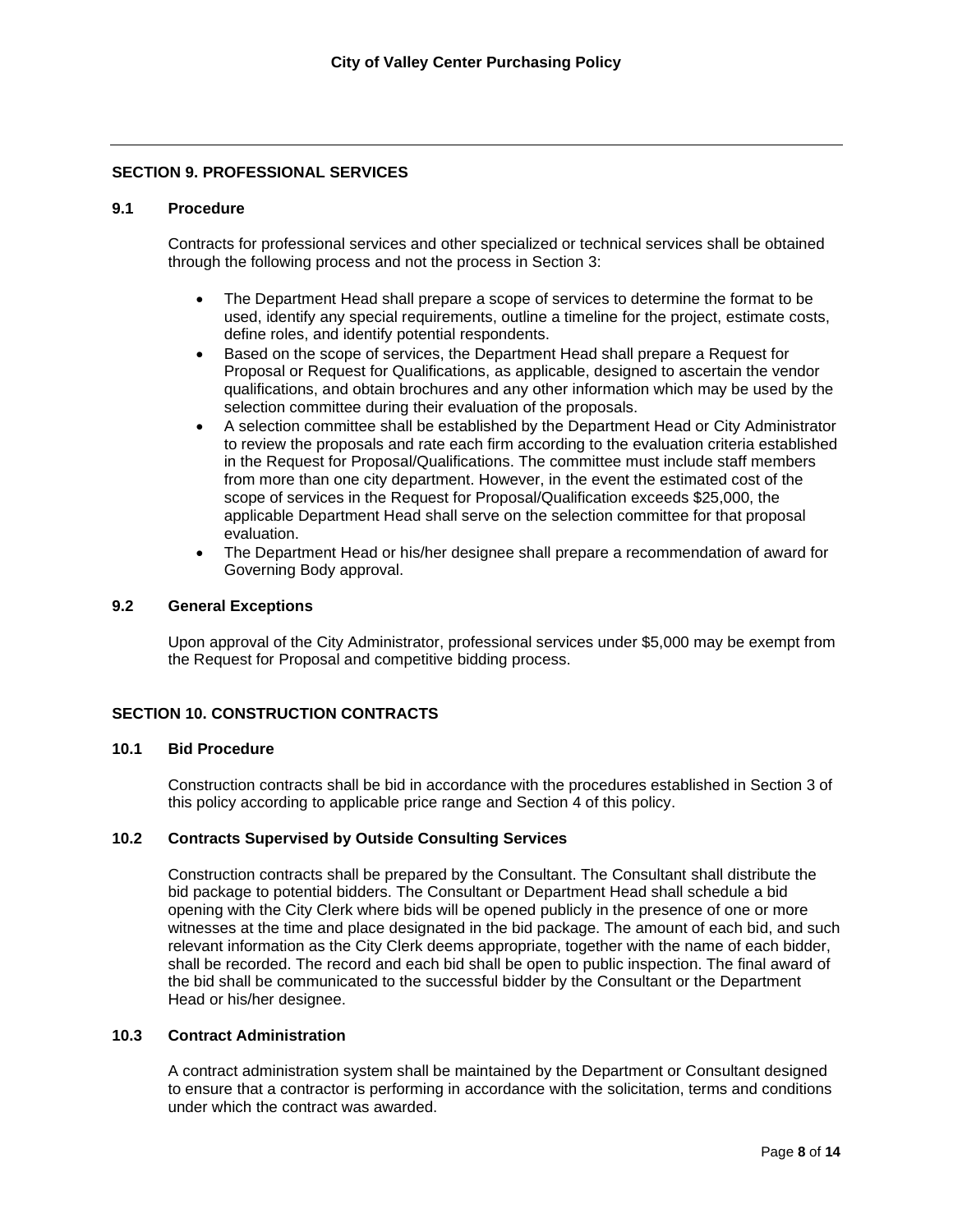# **SECTION 11. GENERAL INSTRUCTIONS**

## **11.1 Local Business Preferences**

Local vendors may receive preference in the amount up to five percent (20%) of the lowest, responsible, and responsive bid.

### **11.2 Geographical Priority**

Local preference applies to businesses in the following order: (1) those within City of Valley Center corporate limits; (2) those located within Sedgwick County; (3) those located within the metropolitan area; and (4) the State of Kansas.

# **11.3 Other Considerations**

Goods and services purchased by the City shall be purchased from local merchants and businesses, unless:

- Such goods of like quality and services are not immediately available locally; or
- The cost of such goods or services plus taxes, shipping and handling exceeds that allowed by the local preference limits; or
- Federal/State funds or other funds are used that prohibit the application of the preference; or
- The business entity has any outstanding liens, fines or violations or other debts with the City of Valley Center.

## **11.4 Product Specifications**

It is the responsibility of the department to write their specification and establish the quality of the product or service required. Specifications shall be written to require competition at the manufacturer's level when possible. Use of a brand name specification shall include the designation "or an approved alternate." A "no substitute" request must be justified by the department as to why no other brand will meet the need.

#### **11.5 Multiple Purchases**

Making multiple purchases for the purpose of avoiding the bidding process shall not be permitted and shall be considered a violation of this Policy.

#### **11.6 Unauthorized Purchases**

The purchase of an item must be made in accordance with the Purchasing Policy and Procedures. Any purchase of item, which does not comply with these procedures shall be considered an unauthorized purchase. Whenever funds have been expended or payment cannot be avoided on an unauthorized purchase, anyone may report the matter in writing to the Department Head or the City Administrator for action. Said action may include discipline in accordance with the City's disciplinary policies.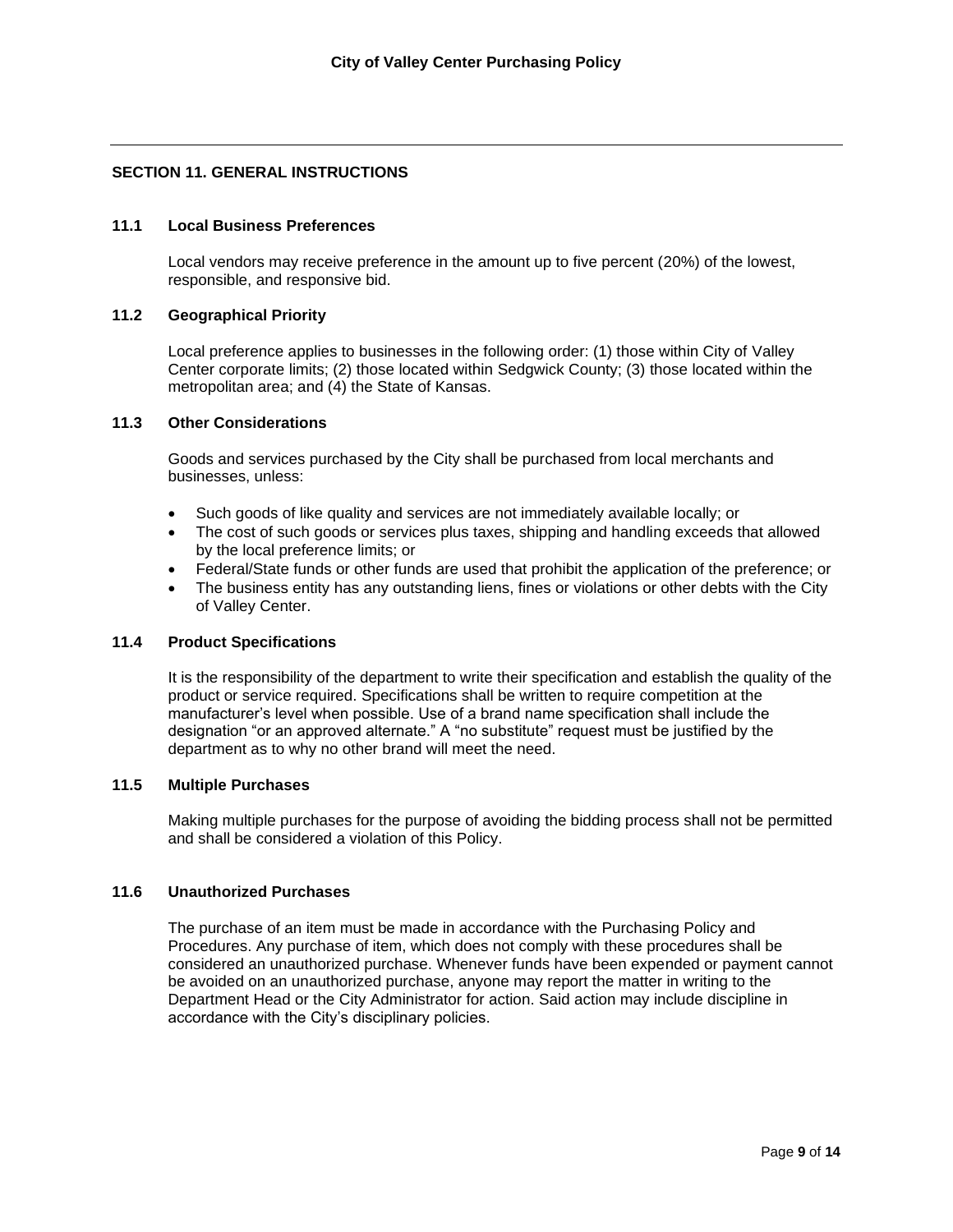### **11.7 Minimum Insurance and Bonding Requirements for Contract Awards**

Contract awards shall be made only to contractors that possess the ability to perform successfully under the terms and conditions of a proposed procurement. Contracts awarded shall include the following guarantees, except when an exemption is provided:

- A performance bond on the part of the contractor for 100% of the contract price for any contract exceeding the sum of \$100,000.
- All construction contractors and subcontractors are to carry Workman's Compensation Insurance for all employees who work on the premises, as well as: a. Manufacturer's and Contractor's Public Liability Insurance as appropriate for the project (Minimum requirement - \$1,000,000) b. Property Damage Insurance to protect them from claims for property damage. (Minimum requirement - \$1,000,000) c. Any and all additional insurance required by the laws of the State of Kansas.
- If any subcontracting is let, prime contractors will be required to ensure the subcontractors comply with the provisions of this plan and with all applicable required federal and state regulations. All subcontractors must be licensed through the City and provide evidence of insurance if applicable.
- Any insurance requirements required for state and/or federal funds are also incorporated into this document by reference and will be adhered to on such projects. All proof of insurance and bond documents shall be provided to the City Clerk prior to Contractor beginning work on any City project.

### **11.8 City Attorney Review of Agreements**

All rental, lease agreements or contracts for goods and services must be reviewed by the City Attorney and be authorized by the City Administrator, except where otherwise permitted under this policy. A copy of all rental, lease agreements or contract requiring payment must also be forwarded to the Finance Department for processing at least thirty (30) days prior to the due date of the first payment.

## **11.9 Municipal Tax Exemption**

The City is tax exempt as a political subdivision under Section 4221(b) of the IRS Code and K.S.A. 79-3606, except for personal property used in a business setting. Department Heads are responsible for obtaining the latest tax-exempt certificate and for remitting it to the appropriate vendor prior to every purchase.

#### **11.10 Non-Appropriation Clause**

Kansas law (K.S.A. 10-1101 et seq.) requires the City to operate on a cash basis. Except as otherwise provided by law, it is unlawful for the City to create any indebtedness in excess of the amount of funds actually on hand for such purpose. Any contract that would create financial

obligations to the City beyond the current, fiscal year must include provisions for nonappropriation of funds, such as the following: The City's financial obligations contained herein are subject to annual appropriations of funding in the municipal budget during each calendar year the agreement remains in effect. The City shall make a good faith effort to fund said financial obligations on an annual basis. If the City determines not to do so, the agreement shall be cancelled as of the date of non-appropriation, without penalty or additional liability to either party.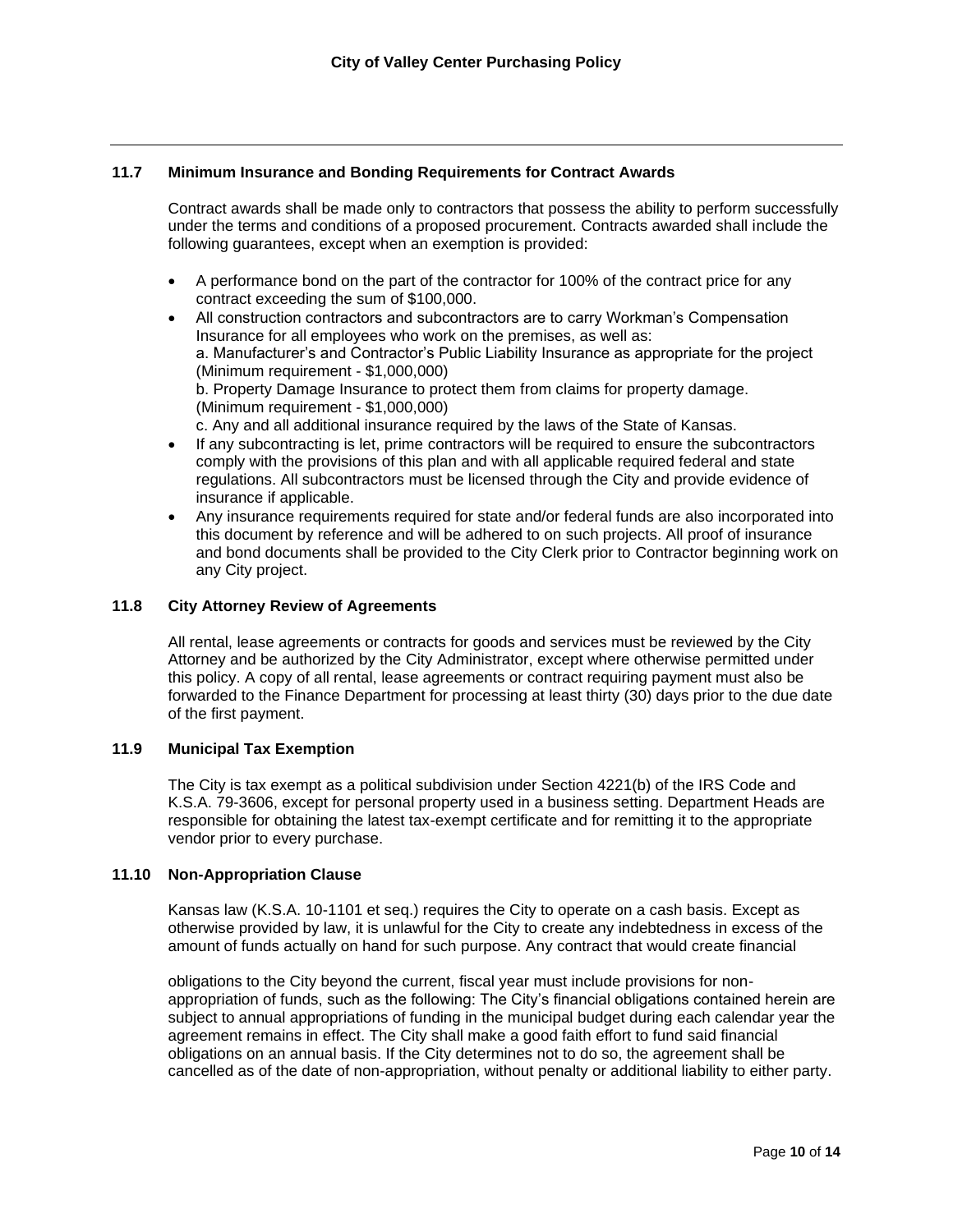### **11.11 State and Federal Laws**

The City will comply with all state statutes, federal laws, and regulations related to local government purchase.

### **SECTION 12. BUDGET**

### **12.1 Annual Budget Approvals**

The Governing Body determines expenditure levels through the formulation and approval of the annual budget. In performing this policy-making function, the Governing Body establishes a set of goals, priorities, and performance standards by which the City organization directs its collective effort toward accomplishing. The adoption of the annual budget is the approval of a level of expenditures necessary to accomplish the goals and objectives that have been established for each City program. All purchases made by the City are presented for approval by the Governing Body through appropriation ordinances presented at each regular meeting of the Governing Body.

# **12.2 City Administrator Authority**

The City Administrator is delegated the responsibility by the Governing Body to carry out a program of services to the community. It is the City Administrator's responsibility to manage the annual budget in such a way that the goals and priorities of the Governing Body are accomplished. All regulations, as well as recommendations for changes in general procurement policy, will only be made with the approval of the City Administrator. Under this system of control, the City Administrator has delegated this responsibility and authority to respective Department Heads.

### **12.3 Department Head Authority**

Department Heads are responsible for meeting the goals and objectives established by City Management and are provided budgeted funds to attain those goals. Each Department Head has the responsibility and authority to make certain that purchases are within the scope of the adopted budget. Although City Management has established goals and levels of expenditure for each program, approved budget authority is not a permit nor a directive to expend funds, unless the need for the product continues to exist at the time of purchase and the price of the product is within the parameters of the budget as stated above. In addition, these criteria must be ultimately weighted against the availability of funds and the relationship of the department goals to overall City priorities.

## **12.4 Governing Body Authority**

No increases to dollar limitations or changes to the intent of this policy shall be made without approval of the Governing Body.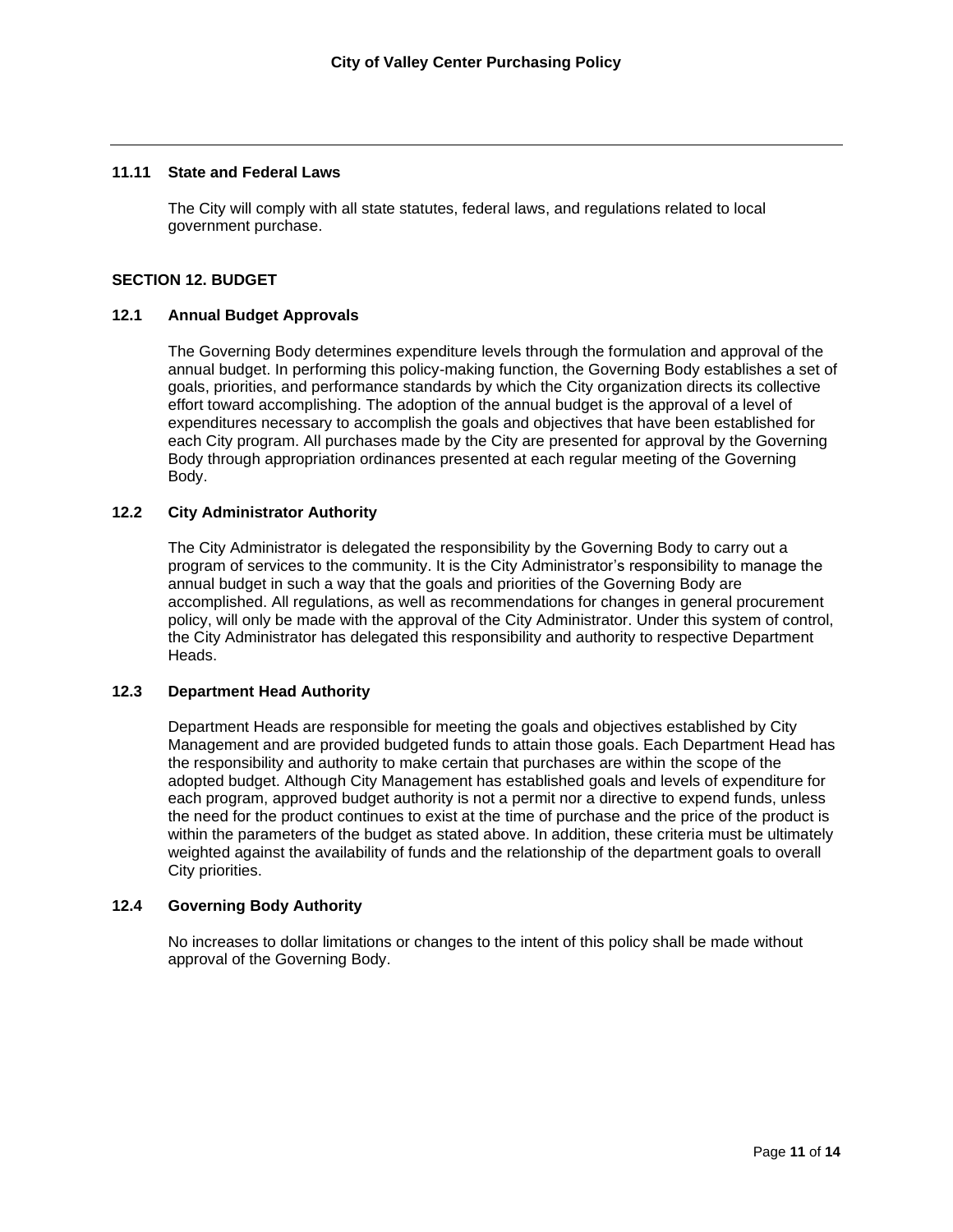# **SECTION 13. LEASE OF REAL PROPERTY**

## **13.1 In General**

The Governing Body may lease real property which is currently underutilized in order to maximize the return on the property to the City until such time as such properties shall be required for public usage, after following an applicable process which results in a fair market value determination which is financially most advantageous to the City. Nothing herein shall prevent the City Administrator or designated representative from negotiating the lease to a Lessee of any real property that is shown to have a unique value to such Lessee due to its configuration, accessibility or size. The Governing Body shall have final approval of all such negotiations and any transaction.

### **SECTION 14. PROCUREMENT CARDS**

#### **14.1 Procurement Card Purchases**

Please refer to the Procurement Card Policy for information regarding the City's procurement card program.

## **SECTION 15. DISPOSAL OF CITY ASSETS**

### **15.1 K.S.A. 12-101**

K.S.A. 12-101 allows cities to "sell and convey real or personal estate owned by the city." When an item no longer is needed by a City Department, the respective Department Head should attempt to redistribute the item within City Departments. Should there be no need for the item across City departments, such items may be given to other local governmental agencies, local not-for-profit agencies, or may be sold or traded outside of the City. If sold, departments shall determine an applicable fair market value which is financially most advantageous to the City. Unusable property or parts that have a market value will be sold "as is" through available markets approved by City Management. Usable property which cannot be relocated across City departments will be disposed of in accordance with the following procedures:

- *Limitations*. Any asset which, at the time of purchase, was paid by City warrant in the amount of \$15,000 or more, must receive approval by the City Administrator.
- *Prohibitions*. Under no circumstances will any employee, or family-member of an employee, have access to or ownership of any asset that is being disposed of in accordance with this policy unless such asset is being offered for sale to the general public and the process for such sale is open to any individual intending to offer a bid on such asset.
- *Documents.* All documents will be disposed of in accordance with State policies governing same. Any document which has, or appears to have, historical value will be separated for further examination by officials approved through the Kansas State Historical Society.
- *Computing Technology*. The IT Department shall be responsible for disposing of City computing technology assets. It is the responsibility of the IT Department and their employees to see that all data residing on any type of storage device is removed from any computing technology prior to the equipment leaving their possession.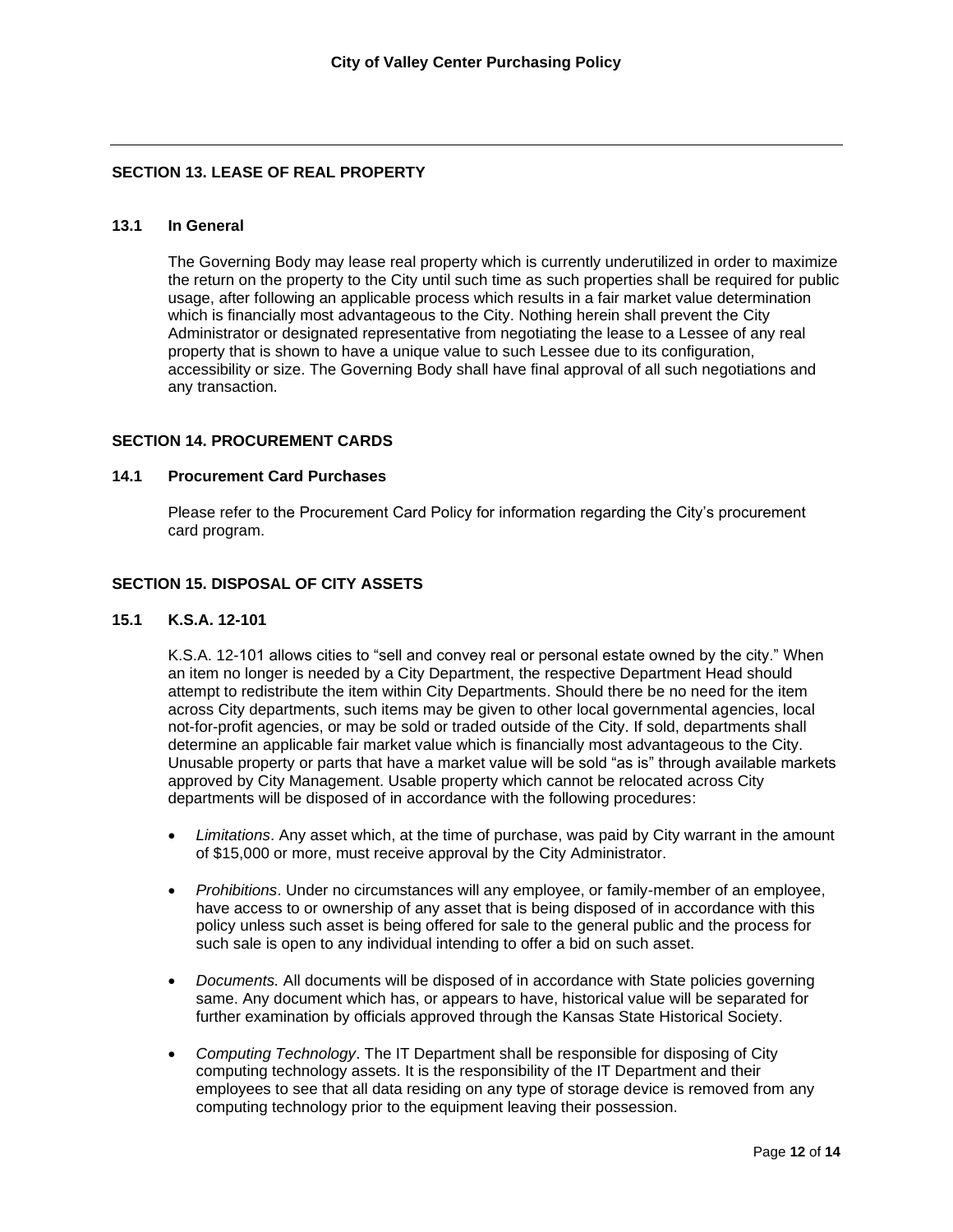• *Notification*. Prior to transferring or disposing of City assets, each Department Head will determine whether such asset is part of the City's ongoing fixed asset inventory. If so, a complete description of the asset being transferred or disposed of will be sent to the Finance Department.

### **SECTION 16 CODE OF CONDUCT**

#### **16.1 General Standards of Ethical Conduct**

- Any attempt to realize personal gain through City employment or public service by conduct inconsistent with the proper discharge of an employee's or public official's duties is a breach of public trust. Employees and public officials must comply with all conduct requirements as set forth in various policies and procedures.
- Any effort by non-employees to influence City employees and/or public officials to breach the standards set forth this in this policy is also a breach of ethical standards.

### **16.2 Employee Conflict of Interest**

• No City employee or public official, in his or her capacity as such, shall make or participate in the making of a contract with any person or business by which he or she is employed or in which he or she has a substantial interest. A public official or employee does not make or participate in the making of a contract if he or she abstains from any action in regard to the contract. Supervisors should be notified of situations where a conflict of interest may exist prior to any purchasing activity.

## **16.3 Employee Disclosure Requirements**

• An employee or public official who has a substantial interest in any business that has a contract with or has submitted a bid to the City shall report such benefit to their supervisor. Any employee or public official who knows or should have known of such benefit and fails to report such benefit is in breach of ethical standards.

#### **16.4 Gratuities and Kickbacks**

- No vendor shall offer or give any employee or public official a gratuity or an offer of employment in connection with a purchasing decision. It shall be a breach of ethical standards for any employee or public official to solicit or accept a gratuity or an offer of employment in connection with any City purchasing decision. Gratuities shall not include pens, calendars or other novelty items used for advertising purposes, or occasional meals.
- It shall be a breach of ethical standards for any payment, gratuity or offer of employment to be made by or on behalf of a subcontractor as an inducement for awards of a subcontract or order.

### **16.5 Use of Confidential Information**

It shall be a breach of ethical standards for any employee or public official to knowingly use confidential information for actual or anticipated personal gain.